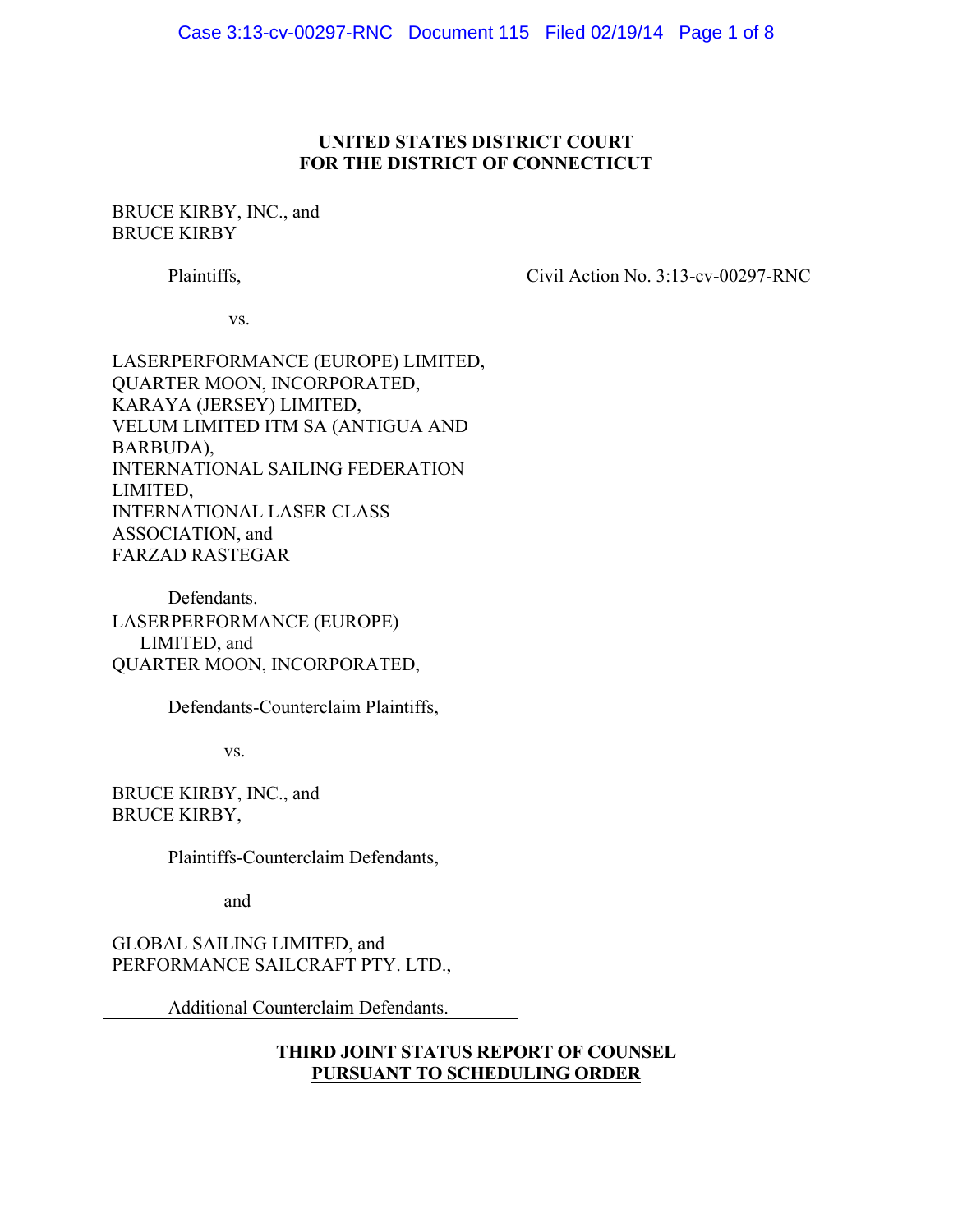#### Case 3:13-cv-00297-RNC Document 115 Filed 02/19/14 Page 2 of 8

 Pursuant to the Scheduling Order of July 29, 2013 (Dkt. 64.), the parties hereby submit the Third Joint Status Report of Counsel to the Court.

#### **A. STATUS OF THE CASE**

Plaintiffs Bruce Kirby and Bruce Kirby, Inc. (hereinafter "Kirby" or "Plaintiffs") filed their First Amended Complaint (Dkt. 23) on April 30, 2013. Defendant International Laser Class Association (hereinafter "ILCA") filed an Answer (Dkt. 51) on July 2, 2013. On June 12, 2013, Defendants LaserPerformance (Europe) Limited (hereinafter "LP Europe") and Quarter Moon, Incorporated (hereinafter "Quarter Moon") filed an Answer and Counterclaims (Dkt. 40) against Kirby and Counterclaim Defendants Global Sailing Limited (hereinafter "GSL") and Performance Sailcraft PTY. Ltd. (hereinafter "PSA"). Kirby filed an Answer (Dkt. 57) to LP Europe and Quarter Moon's Counterclaims on July 15, 2013. GSL filed an Answer (Dkt. 88) to LP Europe and Quarter Moon's Counterclaims on November 4, 2013.

On January 30, 2014, Simon Allentuch appeared on behalf of Rastegar, Quarter Moon, LP Europe, Karaya, and Velum (Dkt. 105). On February 10, 2014, Turner Smith filed a motion to withdraw as counsel for Rastegar, Quarter Moon, LP Europe, Karaya, and Velum (Dkt. 109). This motion was granted on February 11, 2014 (Dkt. 110).

#### **1. Pending or Anticipated Motions**

#### *i. Pending Motions*

 Defendants Karaya (Jersey) Limited (hereinafter "Karaya") and Velum Limited ITM SA (Antigua and Barbuda) (hereinafter "Velum") filed motions to dismiss asserting lack of personal jurisdiction and failure to state a claim (Dkt. 38). Defendant Farzad Rastegar (hereinafter "Rastegar") filed a motion to dismiss for failure to state a claim (Dkt. 39). Defendant International Sailing Federation Limited (hereinafter "ISAF") filed a Motion to Dismiss asserting a lack of personal jurisdiction and failure to state a claim (Dkt. 63). These motions are fully briefed (Dkts.

- 2 -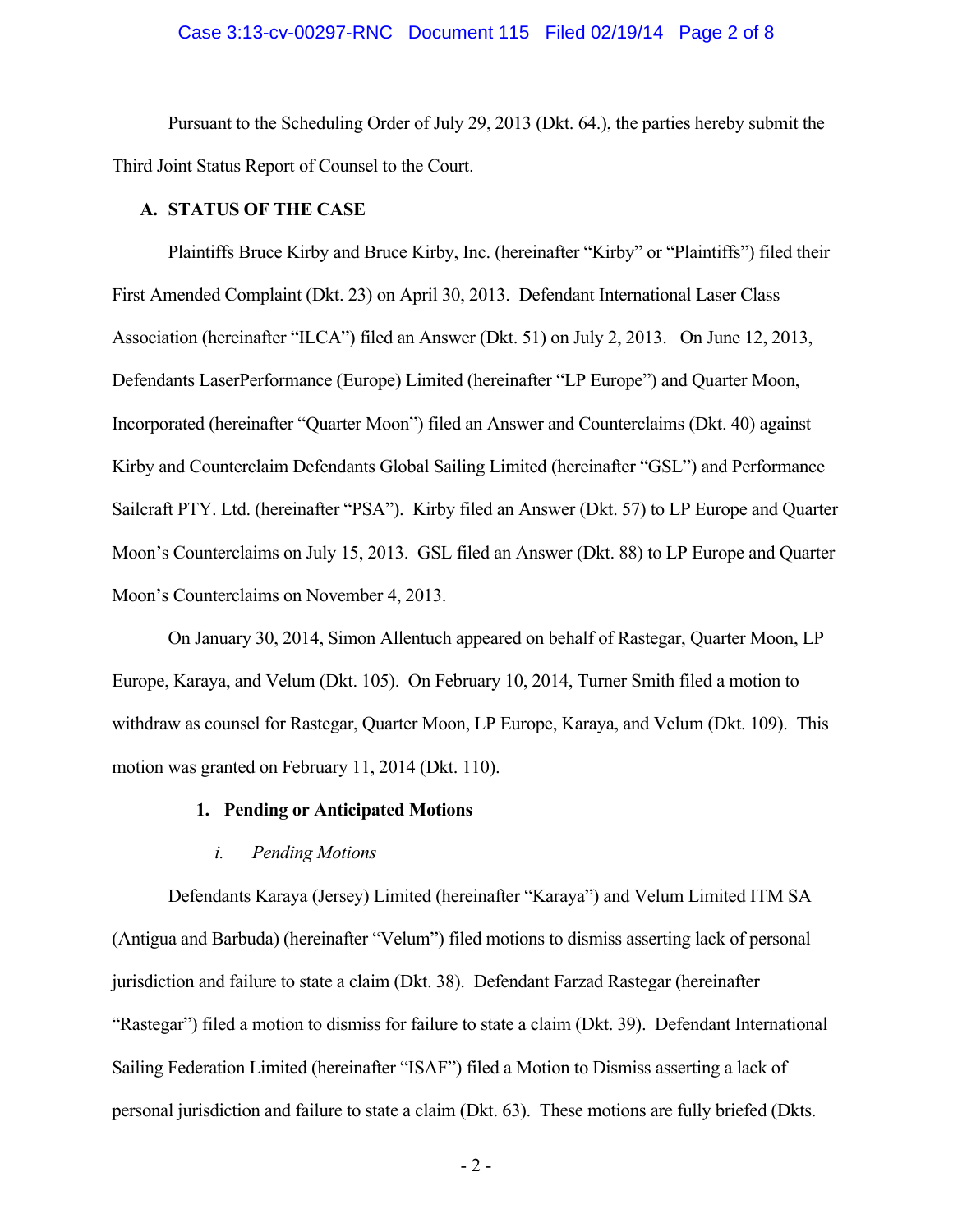#### Case 3:13-cv-00297-RNC Document 115 Filed 02/19/14 Page 3 of 8

38-1, 39-1, 63-1). An oral hearing for all three Motions to Dismiss took place on January 24, 2014, during which the Court took the Motions under advisement (Dkt. 102).

 Defendants LP Europe and Quarter Moon filed a Motion for Default against PSA as a counterclaim defendant (Dkt. 86).

 PSA filed a response to the Motion for Default (Dkt. 100) as well as a Motion to Dismiss against LP Europe and Quarter Moon asserting lack of personal jurisdiction (Dkt. 99). The Court granted LP Europe and Quarter Moon an extension of time to March 15, 2014 to respond to PSA's Motion to Dismiss (Dkt. 111).

#### *ii. Anticipated Motions*

 Kirby anticipates filing a motion for leave to amend the First Amended Complaint and add an additional party. Counterclaim plaintiffs will file a motion for limited jurisdictional discovery later this week concerning the pending Motion to Dismiss by PSA.

#### **2. Circumstances Interfering with Scheduling Order**

 At this time the parties do not anticipate any circumstances that would potentially interfere with the parties' compliance with the Scheduling Order, except the anticipated motion identified above.

#### **3. Statement of Discovery Already Taken**

 All of the parties except PSA and GSL have submitted Initial Disclosures. None of the parties other than counterclaim plaintiffs have served discovery requests as of the filing of this Joint Status Report.

#### *i. Depositions Taken by Each Party*

None of the parties have taken any depositions as of the filing of this Joint Status Report. Counterclaim plaintiffs have noticed the deposition of Bruce Kirby.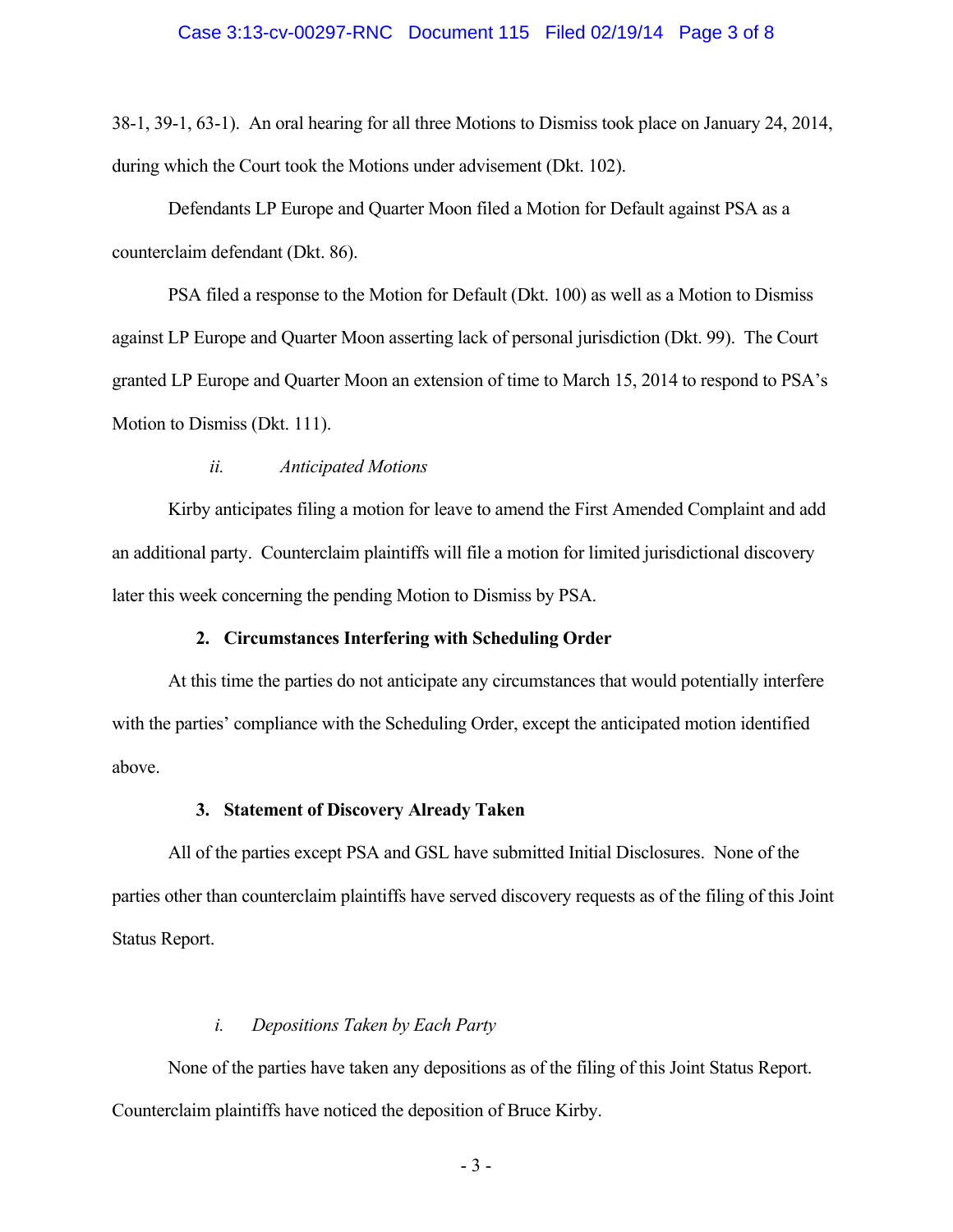#### *ii. Specific Discovery Remaining to be Completed*

 Since substantially all discovery remains to be completed, the parties have no specific topics of pending discovery to highlight in this Joint Status Report.

#### **B. INTEREST IN REFERRAL FOR SETTLEMENT PURPOSES**

 On January 24, 2014 in chambers, Judge Chatigny raised the issue of settlement and mediation with the parties. Kirby subsequently organized a teleconference for the parties to discuss mediation options. On February 14, 2014, representatives from Kirby, PSA, GSL, and ISAF participated in the teleconference.

 As a result of the discussions during the teleconference, and separate discussions between the parties individually, the various parties' stances on mediation have been ascertained and are listed as follows:

- **Bruce Kirby and BKI** request a referral for mediation and believe that a special master is appropriate given the complexity of the issues in the case. Bruce Kirby and BKI hereby request that the Court order this case to be referred to a special master or a magistrate.
- **ISAF** is willing to enter mediation and is amenable to various forms of mediation including private mediation or mediation before a Magistrate or special master.
- **ILCA** is willing to enter mediation and is amenable to various forms of mediation including private mediation or mediation before a Magistrate or special master.
- **PSA** is willing to enter mediation, but would prefer not to contribute to the expense of a paid mediator in view of its pending Motion to Dismiss (Dkt. 99). PSA is willing to enter mediation with a United States Magistrate Judge.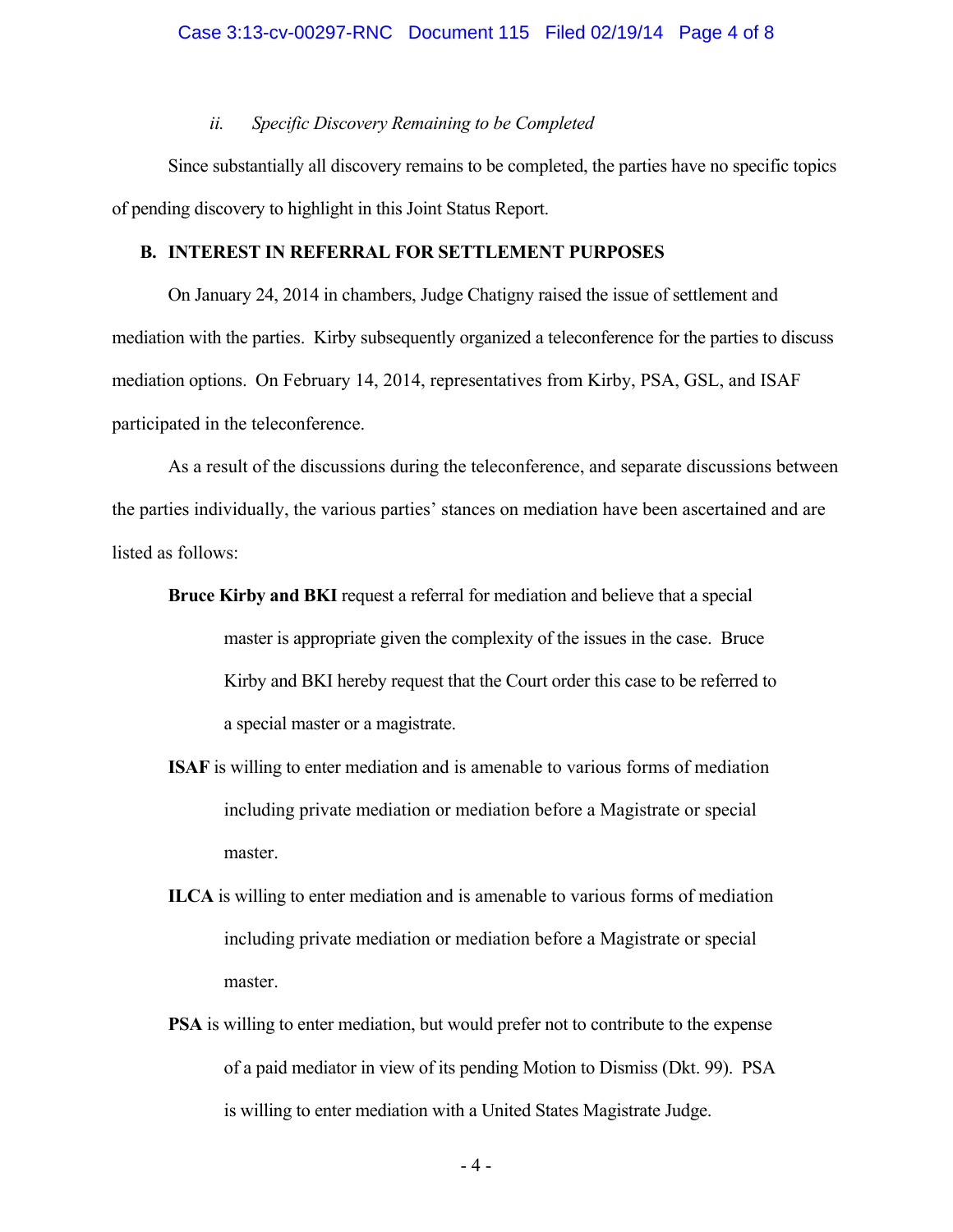**GSL** is willing to enter mediation, but would prefer not to contribute to the expense of a paid mediator. GSL is willing to enter mediation with a United States Magistrate Judge.

**Quarter Moon and LP Europe** believe discovery is required before mediation.

They are willing to mediate before a special master (e.g. Mr. Hawkins) or a private mediator.

**Rastegar, Karaya and Velum** are not interested in mediation at this time.

# **C. CONSENT TO TRIAL BEFORE MAGISTRATE JUDGE**

The parties have not consented to either a jury trial or a bench trial before a Magistrate

Judge.

## **D. ESTIMATED LENGTH OF TRIAL**

The parties estimate that the trial will last two weeks.

Respectfully submitted,

February 19, 2014

/s/ Wesley W. Whitmyer, Jr.

 Wesley W. Whitmyer, Jr., ct03509 Andy I. Corea, ct25925 Brian L. Repper, ct28225 ST. ONGE STEWARD JOHNSTON & REENS LLC 986 Bedford Street Stamford, Connecticut 06905-5619 Telephone: (203) 324-6155 Facsimile: (203) 327-1096 Email: wwhitmyer@ssjr.com; acorea@ssjr.com; litigation@ssjr.com

 ATTORNEYS FOR PLAINTIFFS BRUCE KIRBY AND BRUCE KIRBY, INC.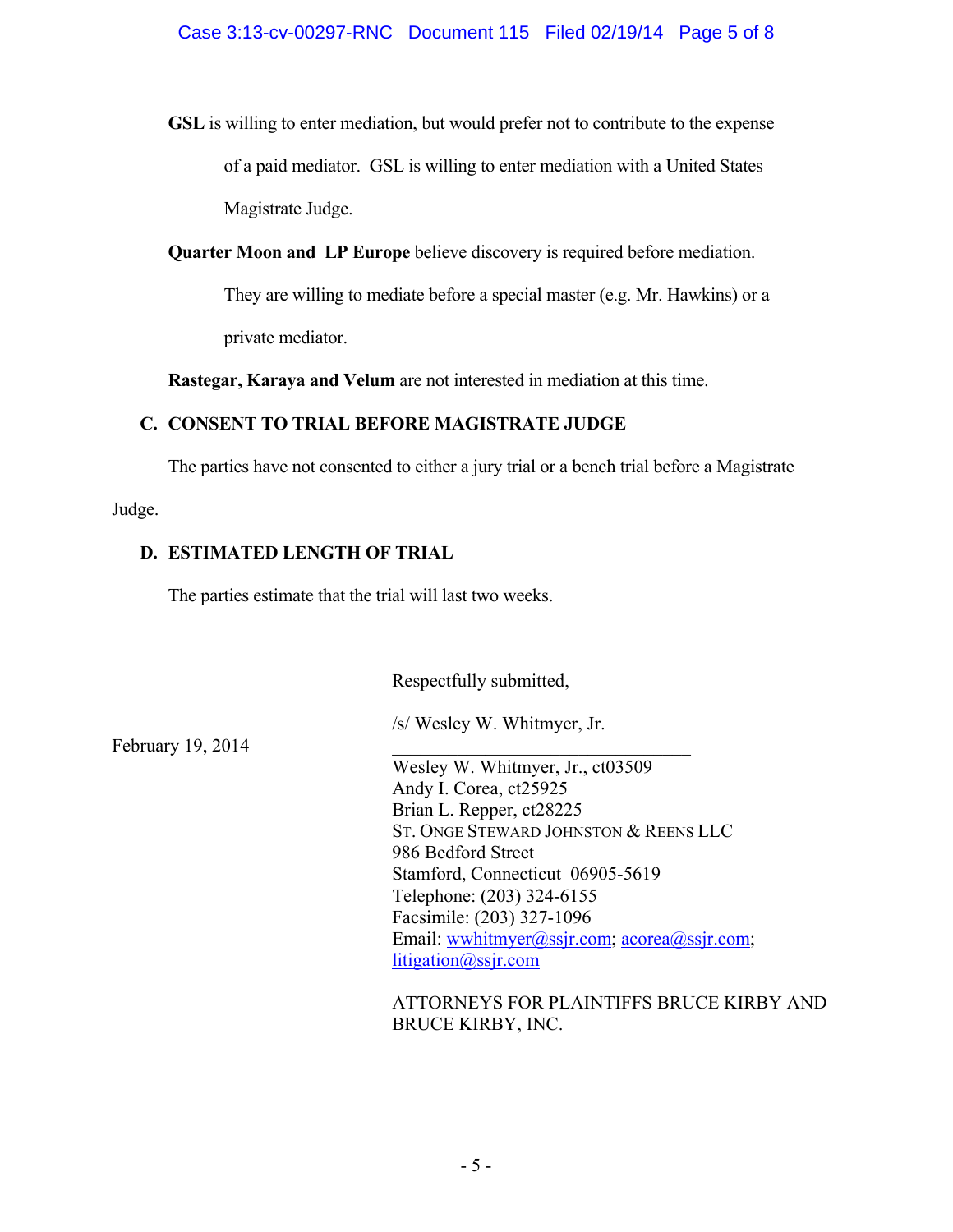$/s/$  Simon I. Allentuch Simon I. Allentuch, Esq. (ct21094) NEUBERT, PEPE & MONTEITH, P.C. 195 Church Street, 13th Floor New Haven, CT 06510 Tel: (203) 821-2000 Fax: (203)821-2009 Sallentuch@npmlaw.com

ATTORNEY FOR DEFENDANTS LASERPERFORMANCE (EUROPE) LIMITED, QUARTER MOON, INCORPORATED, KARAYA (JERSEY) LIMITED, VELUM LIMITED ITM SA (ANTIGUA AND BARBUDA), AND FARZAD RASTEGAR

 $\mathcal{L}_\text{max}$  , and the set of the set of the set of the set of the set of the set of the set of the set of the set of the set of the set of the set of the set of the set of the set of the set of the set of the set of the

/s/ Jeffrey Boxer

Judith A. Lockhart Jeffrey Boxer CARTER LEDYARD & MILBURN LLP Two Wall Street New York, NY 10005 212-732-3200

### ATTORNEY FOR DEFENDANT INTERNATIONAL SAILING FEDERATION LIMITED

 $\mathcal{L}_\text{max}$  , and the set of the set of the set of the set of the set of the set of the set of the set of the set of the set of the set of the set of the set of the set of the set of the set of the set of the set of the

/s/ Kevin C. Cain

Kevin C. Cain, Esq. (#550055) ZIZIK, POWERS, O'CONNELL, SPAULDING & LAMONTAGNE, P.C. 690 Canton Street, Suite 306 Westwood, MA 02090 (781) 320-5441 kcain@zizikpowers.com

ATTORNEY FOR DEFENDANT INTERNATIONAL LASER CLASS ASSOCIATION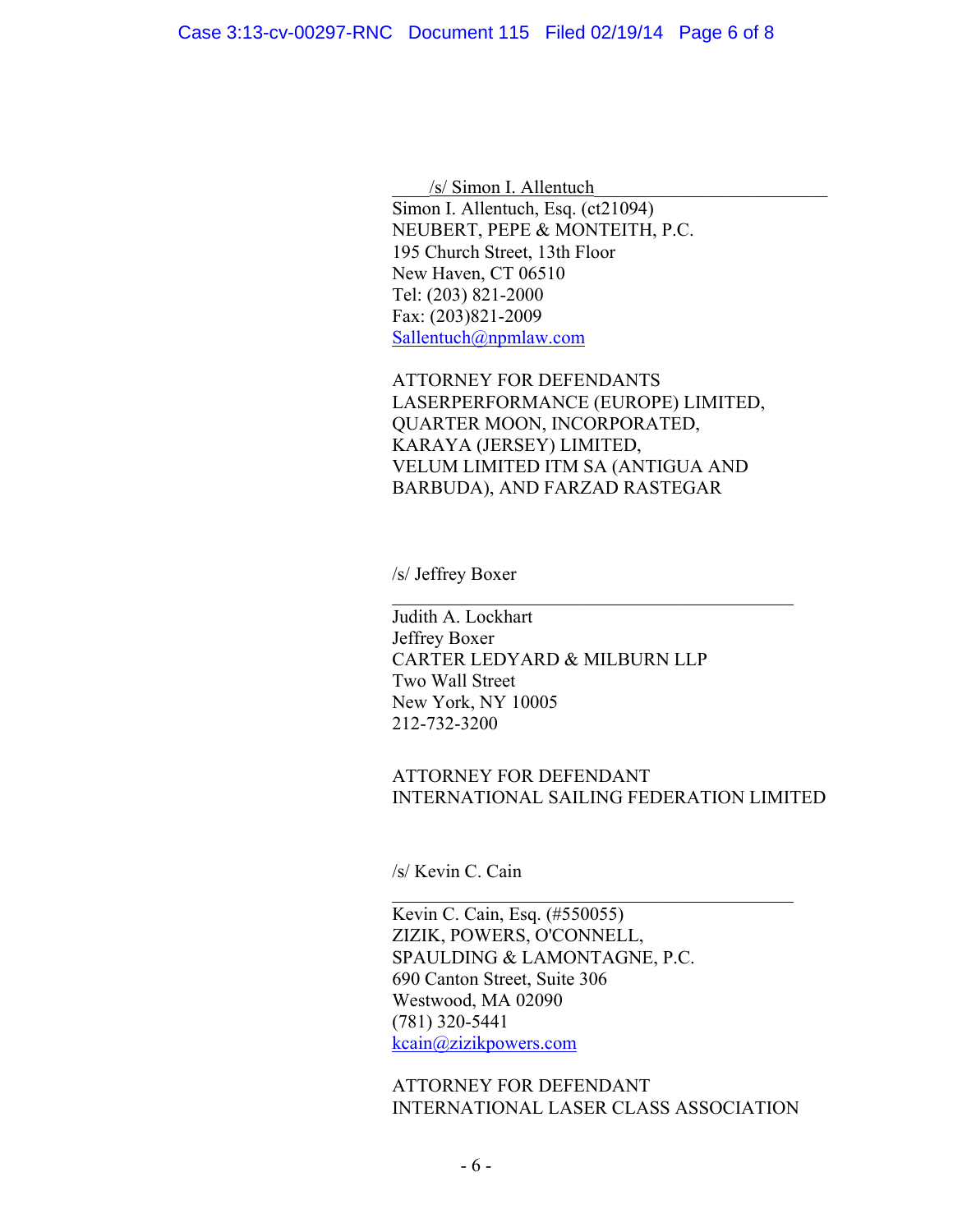/s/ Kevin H. Vanderleeden

Kevin H. Vanderleeden, Esq. John C. Linderman, Esq. (CT Bar No. CT04291) McCormick, Paulding & Huber, LLP 185 Asylum Street, Cityplace II Hartford, CT 06103 Tel. (860) 549-5290 Facsimile: (413) 733-4543

 $\mathcal{L}_\mathcal{L} = \mathcal{L}_\mathcal{L} = \mathcal{L}_\mathcal{L} = \mathcal{L}_\mathcal{L} = \mathcal{L}_\mathcal{L} = \mathcal{L}_\mathcal{L} = \mathcal{L}_\mathcal{L} = \mathcal{L}_\mathcal{L} = \mathcal{L}_\mathcal{L} = \mathcal{L}_\mathcal{L} = \mathcal{L}_\mathcal{L} = \mathcal{L}_\mathcal{L} = \mathcal{L}_\mathcal{L} = \mathcal{L}_\mathcal{L} = \mathcal{L}_\mathcal{L} = \mathcal{L}_\mathcal{L} = \mathcal{L}_\mathcal{L}$ 

## ATTORNEY FOR COUNTERCLAIM DEFENDANT PERFORMANCE SAILCRAFT PTY, LTD.

s/ Kevin H. Vanderleeden

Kevin H. Vanderleeden, Esq. John C. Linderman, Esq. (CT Bar No. CT04291) J. Kevin Grogan, Esq. (CT Bar No. CT00331) McCormick, Paulding & Huber, LLP 185 Asylum Street, Cityplace II Hartford, CT 06103 Tel. (860) 549-5290 Facsimile: (413) 733-4543

 $\mathcal{L}_\mathcal{L} = \mathcal{L}_\mathcal{L} = \mathcal{L}_\mathcal{L} = \mathcal{L}_\mathcal{L} = \mathcal{L}_\mathcal{L} = \mathcal{L}_\mathcal{L} = \mathcal{L}_\mathcal{L} = \mathcal{L}_\mathcal{L} = \mathcal{L}_\mathcal{L} = \mathcal{L}_\mathcal{L} = \mathcal{L}_\mathcal{L} = \mathcal{L}_\mathcal{L} = \mathcal{L}_\mathcal{L} = \mathcal{L}_\mathcal{L} = \mathcal{L}_\mathcal{L} = \mathcal{L}_\mathcal{L} = \mathcal{L}_\mathcal{L}$ 

ATTORNEYS FOR COUNTERCLAIM DEFENDANT GLOBAL SAILING LIMITED